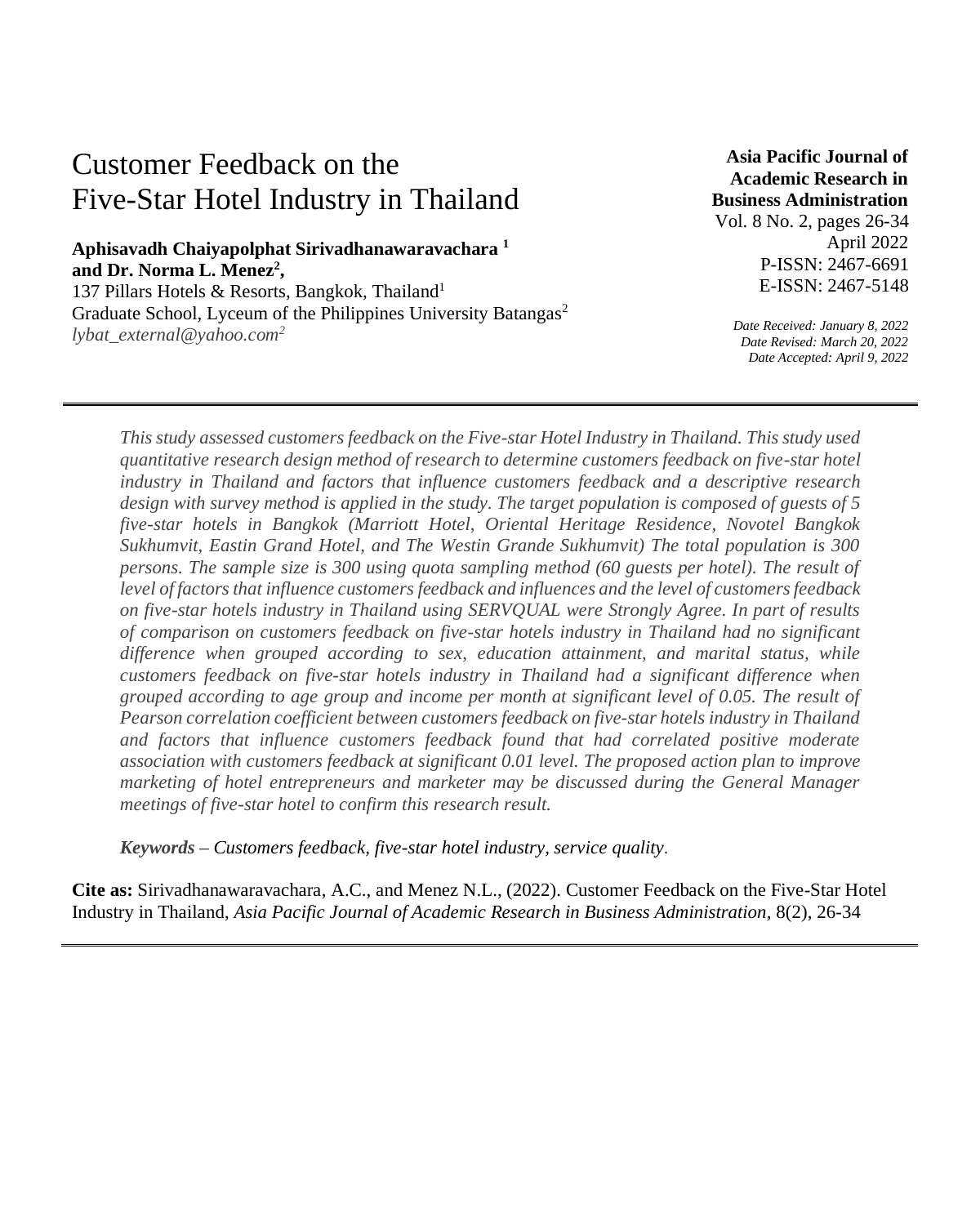# **INTRODUCTION**

In Thailand, the tourism industry plays an important role in economic and social development of the country because the tourism industry can bring income into the country several hundred billion baht a year Including the friendliness of the Thai people are all the incentives for foreign tourists to travel to visit Thailand a lot and make a lot of income for Thailand. Therefore, causing the tourism industry such as the hotel business has an expansion rate and there is intense competition to meet the needs of customers to the highest satisfaction and manage operations to meet the set goals.

The hotel business is therefore well-equipped with many amenities to impress the tourists who have visited to want to come back to use the service again. The way to make an impression must consist of many parts whether accommodation rates, location, hotel size, comfort facilities or relaxation areas, including the service of all employees must be of high quality and meet the needs of customers or service providers to maximize satisfaction [1].

The hotel business is an important business in providing food and beverage services and is part of the service industry is the industry that provides facilities and services for travelers and tourists can bring a large amount of foreign currency into Thailand. Due to accommodation, food and beverages. It is necessary for people who are far away from home. Both as a businessman and tourists want comfort and satisfaction as if at home. The decision of the guest depends on many factors such as service rate, accommodation, location, facilities and quality of service etc. Therefore, it can be said that hotel business aside from having tourist attractions which are the main products another thing that can also be a selling point or attraction is the "service" which can be said that the politeness of the tour driver, the caring of the tour guide, the discretion of the hotel receptionist and the attention of the staff. Therefore, operators should adjust the organization's strategy to meet the needs of customers or tourists in order to Mission operations are sustainable [1].

Bangkok is the capital and most populous city of Thailand. Which is the administrative center for education, transportation Finance, banking, commerce, communication, and the prosperity of the country. Located on the Chao Phraya River Delta There is a Chao Phraya river flowing through and dividing the city into 2 sides, the Phra Nakhon side and the Thonburi side. Bangkok has a total area of 1,568.737 sq. Km. with a population of over 6 million. Bangkok is still the 11th tallest skyscraper in the world in the year 2020. The city has many tourist attractions in many forms including religion. Shopping Various shopping centers or night services, such as the Grand Palace, Siam Square, Khao San Road, which attract

a lot of foreign tourists, in the year 2019, Fobs magazine, a business and financial famous in the United States said that Bangkok was ranked as the No. 1 city with foreign tourists in the world with more than 22.78 million tourists and earning more than 2,003 million US dollars from foreign tourists..

Bangkok is a tourist spot. The important tourist attractions include the Grand Palace, Temple of the Emerald Buddha (Wat Phra Kaew), Wat Arun Ratchawararam, Wat Benchamabophit, Dusit Wanaram Ananta Samakhom Throne Hall Bangkok, Art and Culture Center, Silom Road, Siam Square, Madame Tussauds, Bangkok Bank Museum, Asiatique. The Riverfront Magazine Ranking Travel and Leisure Bangkok was chosen as the number one tourist destination in the world in 2008, 2010, 2011 and 2012).

In Bangkok there are the five-star hotels that are popular hotels with tourists and business people like Marriott Hotel, Oriental Heritage Residence, Novotel Bangkok, Amara Bangkok, Eastin Grand Hotel Sathon, The Westin Grand Sukhumvit, Shangri-La Bangkok, Evergreen Place Bangkok, Royal Orchid. Shelaton Hotel and Towers, Chatrium Hotel Riverside Bangkok and Millenmium Hilton Bangkok etc.

In addition, quality management is the act of overseeing all activities and tasks that must be accomplished to maintain a desired level of excellence. Focusing on customers means finding and separating what needs, needs and expectations. Client's hopes and then try to meet those needs. It is believed that the long-term success of the company depends on the satisfaction of the customers and the company should focus on making the customers happy. Products and services are designed with that in mind. Things that are considered good or good at one time can be seen as basic needs or needs that are outdated in the next phase to understand the needs, needs and expectations of customers [2].

Customer Feedback is important information for business to define and discuss the importance of listening to customers and having what they value in focus. The voice of the customer (VOC) putting the customer in focus, by collecting information about him/her, analyzing the information and putting them in use for good of the company and the costumer, is described under many different names in quality, marketing and management literature. VOC is a process as a "formal mechanism for soliciting ideas for improvement and innovation from customers", "a mechanism for acquiring, analyzing and utilizing customer driven input to the organizational learning process", and an "absolutely essential element of determining if good customer value is being created and delivered" [2].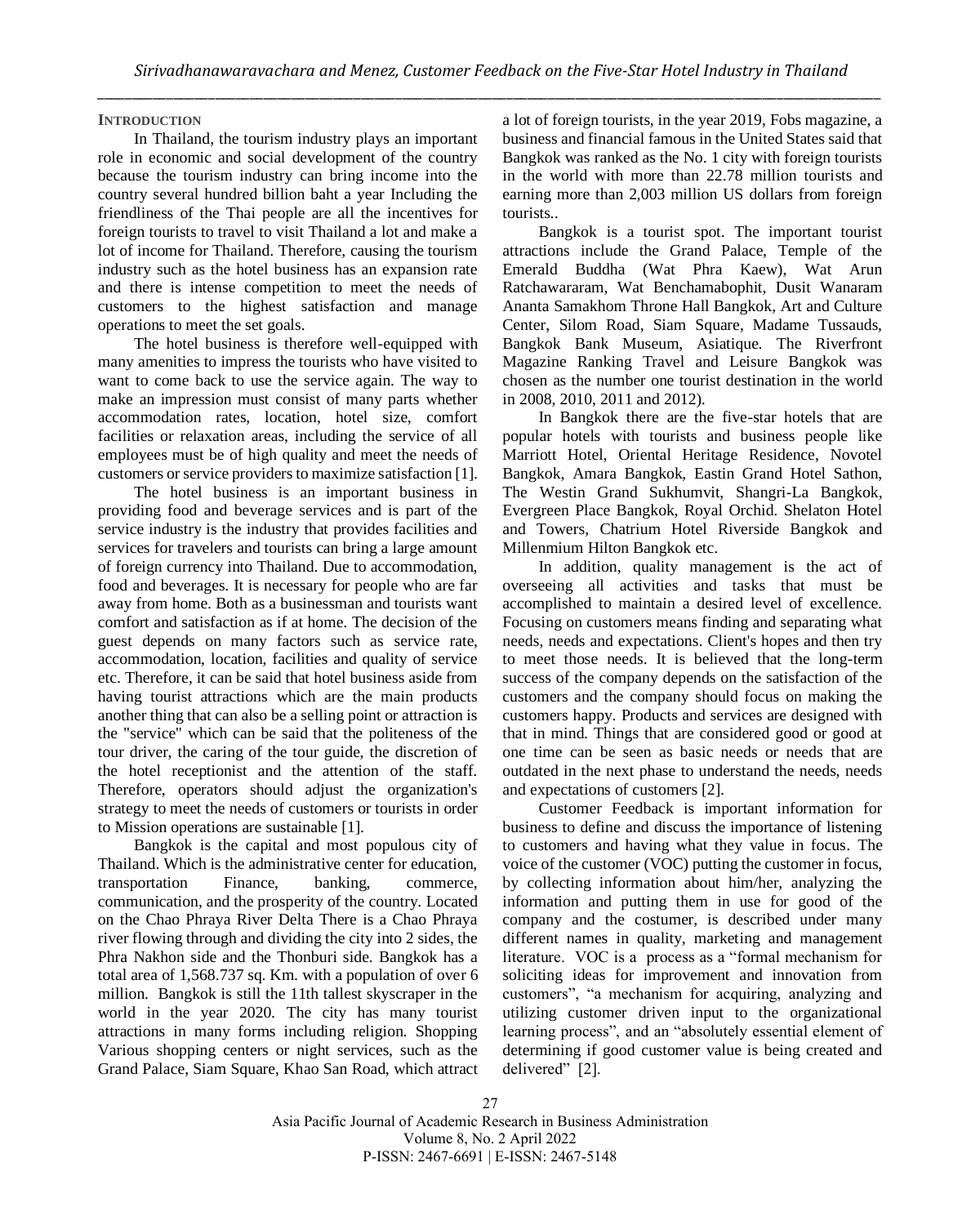The study is beneficial to describe customers' feedback on the five-star Hotel Industry in Thailand for executive of hotels use to important information for develop their policy and services that will allow them to create a competitive advantage. This solution for marketers make use of improved marketing strategies for additional income and other manager such as restaurant manager used to improve quality of foods and present famous Thai food in 4 regions or room service manager improve mini bar in room such as increase snack and many type of soft drink, cashier manager improve process to create fast bill which will impact more on action and strategies to be more effective and efficient of hotel. And there are important data to present good image of hotel for guest used to decision making to reservation five-stars hotel in Thailand.

#### **OBJECTIVES OF THE STUDY**

This study assessed customers feedback on the fivestar Hotel Industry in Thailand. Specifically, to present the demographic profile of the guest of hotels in terms of sex, age group, educational attainment, marital status and income; to determine the level of factors that influence customers feedback in terms of time of visit, type of room, price paid and other services; to determine the level of customers feedback on the five-star hotel in terms of customers feedback and problems during stay in hotel; Test the significant difference on customers feedback on fivestar hotel industry in Thailand when grouped according to profile variables; to test the significant correlation between customers feedback on five-star hotel industry in Thailand and factors that influence customers feedback in terms of time of visit, type of room, other services, and price paid, and to propose action plan to improve quality services that are beyond their competitors and to allow guests to return to use the 5-star hotels in the future and there is important data for guest to decision to reservation hotel in Thailand.

## **MATERIALS AND METHODS Research Design**

This study used quantitative research design method of research to determine customers feedback on five-star hotel industry in Thailand and factors that influence customers feedback and a descriptive research design with survey method is applied in the study. The researcher has used both the primary and the secondary data for the purpose of this study. Secondary data were collected from available books, publications, research studies and websites.

# **Participants**

The target population of the study is composed of guests of 5 five-star hotels in Bangkok (Marriott Hotel,

Oriental Heritage Residence, Novotel Bangkok Sukhumvit, Eastin Grand Hotel, and The Westin Grande Sukhumvit). The total population is 300 persons. The sample size is 300 using quota sampling method (60 guests per hotel).

Data were collected via a survey conducted on guest of 5 five-star hotels in Bangkok -Thailand. A total of 300 questionnaires were distributed out of, which 300 questionnaires were returned and usable for analysis. The number of questionnaires returned represents about 100 percent of the total number of questionnaires distributed.

#### **Data Gathering Instrument**

The researcher used quota sampling method in distributing the questionnaire to 5 five-star hotels in Bangkok and sent 60 questionnaires to guest of each fivestar hotels. A total of 300 questionnaires sent at cashier counter to give the questionnaire to the guest before checking out using accidental sampling technique. Accidental sampling distributing the questionnaire to 100 guests of 5 five-star hotels in Bangkok -Thailand; Accidental sampling according to Bernardez [3] is a technique whereby chance the samples are included in the study on the basis of their availability at the time the sampling takes place, before its distribution the researcher requested also for the assistance for distribution and retrieval of the survey instrument to guest in five-star hotels in Thailand.

The researcher used self-made questionnaire which was constructed because of literature review and related studies analysis. The instrument has three (3) Parts, Part I dealt with demographic profile of guest; Part II dealt with factors that influence customers feedback in terms of time of visit, type of room, price paid and other services, develop from Sansanee [4]; Part III dealt customers feedback and problems on five-star hotels in Thailand using 5 dimensions of service quality and problems in hotel which the researcher focused the items in a more customer oriented considering customer feedback on fivestar hotels in Thailand using service quality 5 dimensions developed by Sansanee [4]. A closed-ended interviewschedule was designed to collect data from guests of fivestar hotels in Thailand.

The research instrument collected data was 5-point rating scale questionnaires was used to measure respondents on factor that influence customers feedback of guests of five-star hotel in Thailand and factors that influence customers' feedback. Responses to Part II and Part III were quantitatively measured using an item choice of options was 1 as the lowest and 5 as the highest. The five–point Likert scale was used to measure respondents' perception of guest.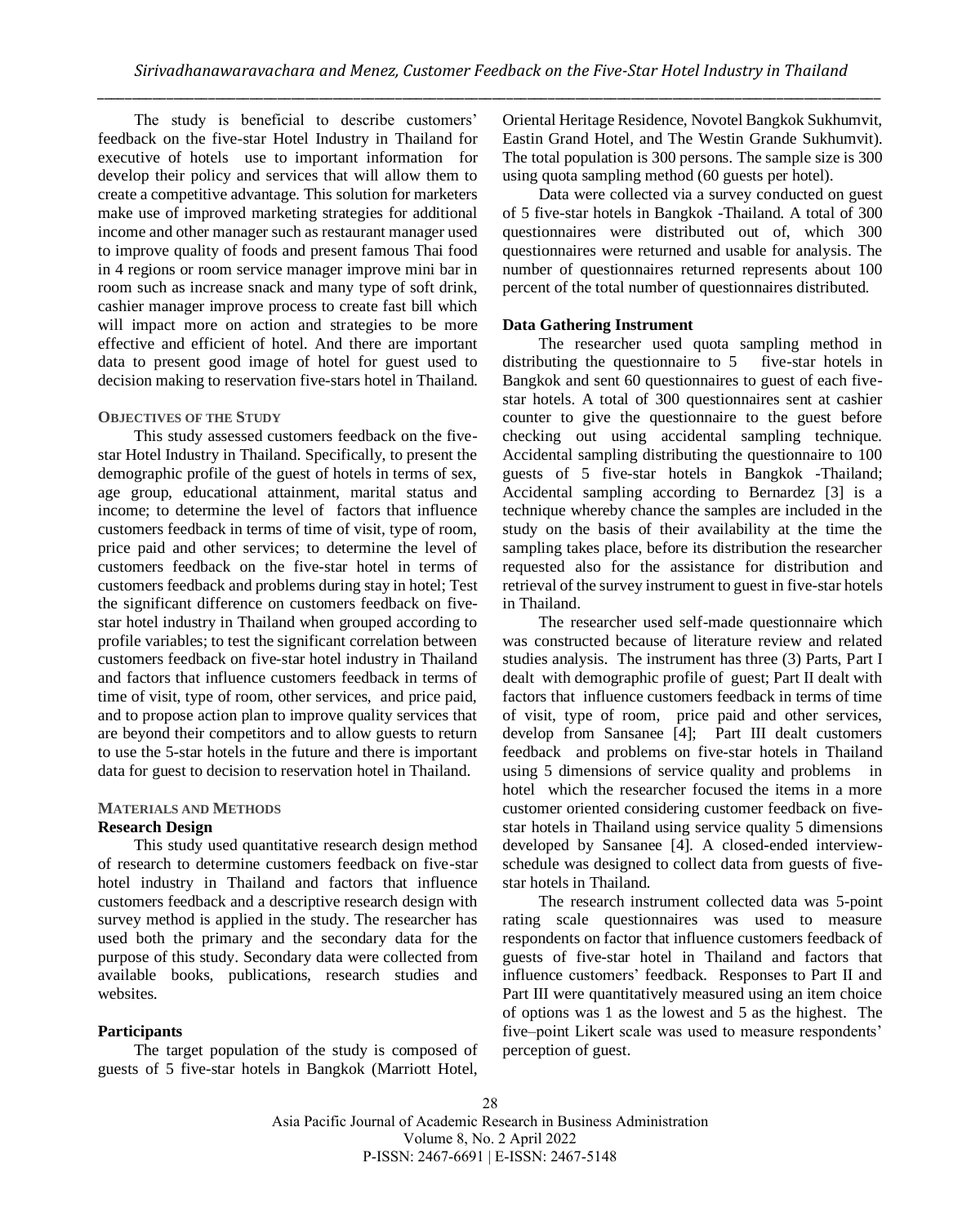# **Procedure**

The researchers surveyed five-star hotels in Bangkok found that the area along the Chao Phraya River and an important economic area of Bangkok such as silom area were the location of many 5-star hotels, so these areas were used as an area for this research. Then the researcher visited manager of five-star hotels in Bangkok to talk informally for collecting information regarding factor affecting customers feedback and customers feedback and problem in this research.

After collecting all necessary data, It was analyzed and tabulated descriptively. This tabulated information used to measure factors that influence customers feedback on five-star hotel industry in Thailand. The following steps were undertaken in gathering the data to answer the questions in the study. The researcher used accidental sampling in distributing the questionnaire to 100 guests of five-star hotels in Bangkok-Thailand; Accidental sampling according to Bernardez [2] is a technique whereby chance the sampling are included in the study on the basis availability at the time the sampling take place.

# **Data Analysis**

The five-point Likert scale (Likert, 1967) was used to measure respondent's perceptions of the capability of the entrepreneurs and the problems of entrepreneur with the following assigned values: A 5-point scale has been used which is denoted by 1=Strongly Disagree (SD), 2=Disagree (D), 3=Moderately Agree (MD), 4=Agree (A), and 5=Strongly Agree (SA).

Quantitative data analysis was conducted using descriptive statistics: mean, median, standard deviation, frequency, percentage. To measure level of factor the capability of the entrepreneurs and problems of the entrepreneurs. And Inferential Statistics: t-test and One Way ANOVA at 0.05 level of significance.

**t-test Independent –** This was used to compare of the difference between customers feedback on five-star hotel industry in Thailand when grouped according to sex. **One Way ANOVA –** These were used to compare the customer's feedback on five-star hotel industry in Thailand and grouped according to age group, educational attainment, marital status, and income per month. In case of testing the variance of the variables according to the objectives of the research with the F-test, the test results showed that there was statistically significant difference at least 1 pair at the 0.05 level. A multiple comparison test using the LSD method is required to find a matched pair.

**Pearson Correlation Coefficient -** These were used to analyst correlation between customer feedback on fivestar hotels in Thailand and factors that influence customers' feedback. Correlation coefficients, r, vary from 0 (no relationship) to 1 (perfect linear relationship) or -1 (perfect

negative linear relationship). Positive coefficients indicate a direct relationship, indicating that as one variable increases, the other variable also increases. Negative correlation coefficients indicate an indirect relationship, indicating that as one variable increases, the other variable decreases.

Cohen's standard will be used to evaluate the correlation coefficient, where 0.10 to 0.29 represents a weak association between the two variables, 0.30 to 0.49 represents a moderate association, and 0.50 or larger represents a Strongly association

#### **RESULTS AND DISCUSSION**

**Table 1.** *Frequency and Percentage of the* 

| Respondents' Profile (N=300)  |           |            |  |  |  |
|-------------------------------|-----------|------------|--|--|--|
| <b>Profile Variables</b>      | Frequency | Percentage |  |  |  |
| Sex                           |           |            |  |  |  |
| Male                          | 165       | 55.00      |  |  |  |
| Female                        | 135       | 45.00      |  |  |  |
| Age group (years)             |           |            |  |  |  |
| Less than 25 year old         | 18        | 6.00       |  |  |  |
| $25-35$ year old              | 75        | 25.00      |  |  |  |
| 36-45 year old                | 99        | 33.00      |  |  |  |
| 46-55 year old                | 93        | 31.00      |  |  |  |
| Rather than 55 year old       | 15        | 5.00       |  |  |  |
| <b>Educational attainment</b> |           |            |  |  |  |
| Undergraduate Studies         | 75        | 25.00      |  |  |  |
| <b>Bachelor Degree</b>        | 204       | 68.00      |  |  |  |
| Post-graduate Degree          | 21        | 7.00       |  |  |  |
| <b>Marital status</b>         |           |            |  |  |  |
| Single                        | 72        | 24.00      |  |  |  |
| Married                       | 201       | 67.00      |  |  |  |
| Widow/Separated               | 27        | 9.00       |  |  |  |
| Income per month              |           |            |  |  |  |
| Less than 30,000 baht         |           |            |  |  |  |
| 30,001-40,000 baht            | 69        | 23.00      |  |  |  |
| 40,001-50,000 baht            | 132       | 44.00      |  |  |  |
| 50,001-60,000 baht            | 87        | 29.00      |  |  |  |
| Rather than 60,000 baht       | 12        | 4.00       |  |  |  |

Table 1 presents distribution of respondents' profile in terms of sex, age group, the educational attainment, marital status and income per month.

Distribution of the respondents by sex shows that there are 165 male respondents (55.00%) while the female respondents are 135 (45.00%). Most of the respondents are male. Distribution of the respondents by age group shows that 99 (33.00%) of them are within 36-45 years old, while 15 (5.00%) of them are the age group of over 55 years old.

Distribution of the respondents by educational attainment shows that 204 (68.00%) of them hold a bachelor's degree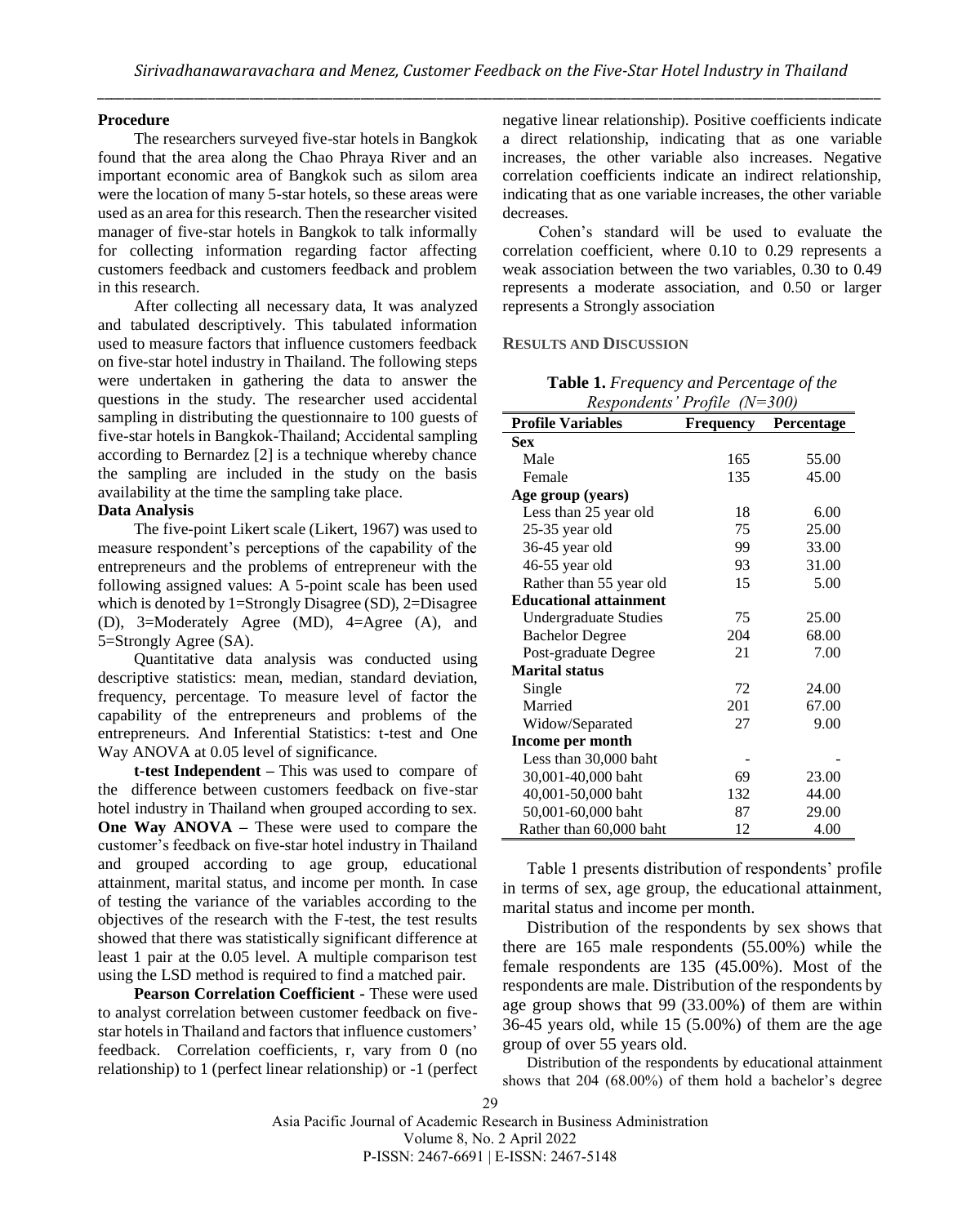while 21 (7.00%) of them hold a postgraduate degree. Meanwhile, by marital status shows that 72 (24.00%) of respondents are single 201 (67.00%) of them are married status while 27 (9.00%) them are widow/separated. Distribution of the respondents by income per month shows that, 132 (44.00%) of them are within the income range 40,001-50,000 baht, while 12 (4.00%) of them are within the income range rather than 60,000 baht. Moreover, no one ticked the income range less than 30,000 baht in this research.

**Table 2.** *Summary of Factors that Influence Customers Feedback*

|                       | r ceuvucn |    |                       |
|-----------------------|-----------|----|-----------------------|
|                       | WM        | VI | Rank                  |
| 1. Time of visits     | 4.72      | SА |                       |
| 2. Type of room       | 4.83      | SА |                       |
| 3. Price paid         | 4.74      | SА |                       |
| 4. Other services     | 4.76      | SА |                       |
| <b>Composite Mean</b> | 4.76      |    | <b>Strongly Agree</b> |

*Legend: 4.50 – 5.00 = Strongly Agree (SA); 3.50 – 4.49 = Agree (A); 2.50 – 3.49 = Moderately Agree (MA), 1.50 – 2.49 = Disagree (D); 1.00– 1.49 = Strongly disagree (SD)*

Table 2 show the summary factors that influence customers feedback regarding time of visit, type of room, price paid and other services. It shows that result has a composite mean of 4.76 with verbal interpretation of strongly agree. Among the factor that influence customers feedback the type of room got the highest mean, 4.83 followed by other services offered (4.76). This result found that most of guest focus on standard room or Small Meeting rooms and Large Conference room on five-star hotel. According to the research in Thailand Sansanee [4] found that guests used five-star hotel for meeting or seminar that use meeting room or conference room because they use more than one meeting rooms in seminars with a large conference while conference room of five-star hotel enough to meet the needs of many members in conference.

According to Department of Tourism [5] described a five-star hotel with a beautiful exterior and interior decoration, complete with amenities and impressive service. The equipment has been maintained in good condition, standard rooms more than 30 square meters with a bed. In addition, there are 3 sets of rooms to choose from. The food room serves both Thai and international dishes. Exercise room with more than 7 species of steam rooms, steam room, jacuzzi room, massage room, swimming pool, meeting room for no less than 4 meeting rooms are available, no less than 4 meeting rooms have safety inspection systems and equipment that modern, environment, landscape, or green area, as appropriate for some hotels.

In terms of other services, this result found that guest focus on restaurant / International buffet /coffee shop because most of the guests love the taste of Thai food and the five-star hotels have an international menu for choose from, such as a buffet, some five-star hotels have a full seafood on ice including King Crab, Crayfish Crayfish, Blue Crab Crabs, Oysters, New Zealand Mussels and Craving Station including Leg Ham, Australian Sirloin Beef, Baked Lamb Legs and Sea

Bass, European food, Foie Gras with Apple Sauce, Baked Beef, Pasta cooked in an open kitchen Homemade thin Dough Pizza and Asian food, Thai food including Indian curry with long flour, Japanese raw fish and Chinese food.

Malin [6] found that when deciding to use business hotel services, it was found that staff were knowledgeable. Understanding of work systems with excellent security. The room has facilities in the room such as TV, refrigerator, internet, and the room decoration is appropriate, can pay the room with a credit card, have staff to advise / offer for sale and reserve a room via the internet there is a fast service. There are other fun facilities such as karaoke rooms is a staff member, dress pictures and looks good, good human relations. The hotel has facilities and other facilities such as swimming pool, fitness center, restaurant, meeting room, banquet hall, etc. The hotel is near the business center, transportation, and travel. And the service is worth the money lost and the hotel is easy to find, with easy access and exiting, parking places that will affect the selection of services.

On the other hand, the price paid (4.74) and time of visit (4.72) got the lowest weighted mean and with strongly agree verbal interpretation. The price paid can be exhibited that guest focus on discount when reservation by Online Booking Providers. Because they can compare price that show list price and room picture and facilities on five-star hotel service in list of online booking provider. The time of visit cam be expressed that most of the guests stay or use other service for 1 day. Most of them need to use the meeting or seminars. According to the research in Thailand Sansanee [4] found that most of guests of five-star hotel used five-star hotel for a one-day meeting or seminar.

**Table 3.** *Summary of Customers Feedback on Fivestar Hotels in Thailand in terms of SERVQUA***L**

|                       | WМ   | VI                    | Rank |  |
|-----------------------|------|-----------------------|------|--|
| 1. Tangible           | 4.76 | SА                    |      |  |
| 2. Reliability        | 4.81 | SА                    | 2    |  |
| 3. Responsiveness     | 4.77 | SА                    | 3.5  |  |
| 4. Assurance          | 4.84 | SА                    |      |  |
| 5. Empathy            | 4.77 | SА                    | 3.5  |  |
| <b>Composite Mean</b> | 4.79 | <b>Strongly Agree</b> |      |  |

*Legend: 4.50 – 5.00 = Strongly Agree (SA); 3.50 – 4.49 = Agree (A); 2.50 – 3.49 = Moderately Agree (MA), 1.50 – 2.49 = Disagree (D); 1.00– 1.49 = Strongly disagree (SD)*

Table 3 presents summary of customers feedback on five-star hotels in Thailand in terms of SERVQUAL. As seen in the table, the composite mean of 4.79 and with verbal interpretation of strongly agree. It shows that among the items the assurance (4.84) and reliability (4.81) got the highest weighted mean and with verbal interpretation of strongly agree. Guest focus on assurance and reliability that mean guest need service quality on five-star hotel.

According to Asya [7] state that reliability mean the service firm provides its customers with accurate service the first time without making any mistakes and delivers what it has promised to do by the time that has been agreed upon. In terms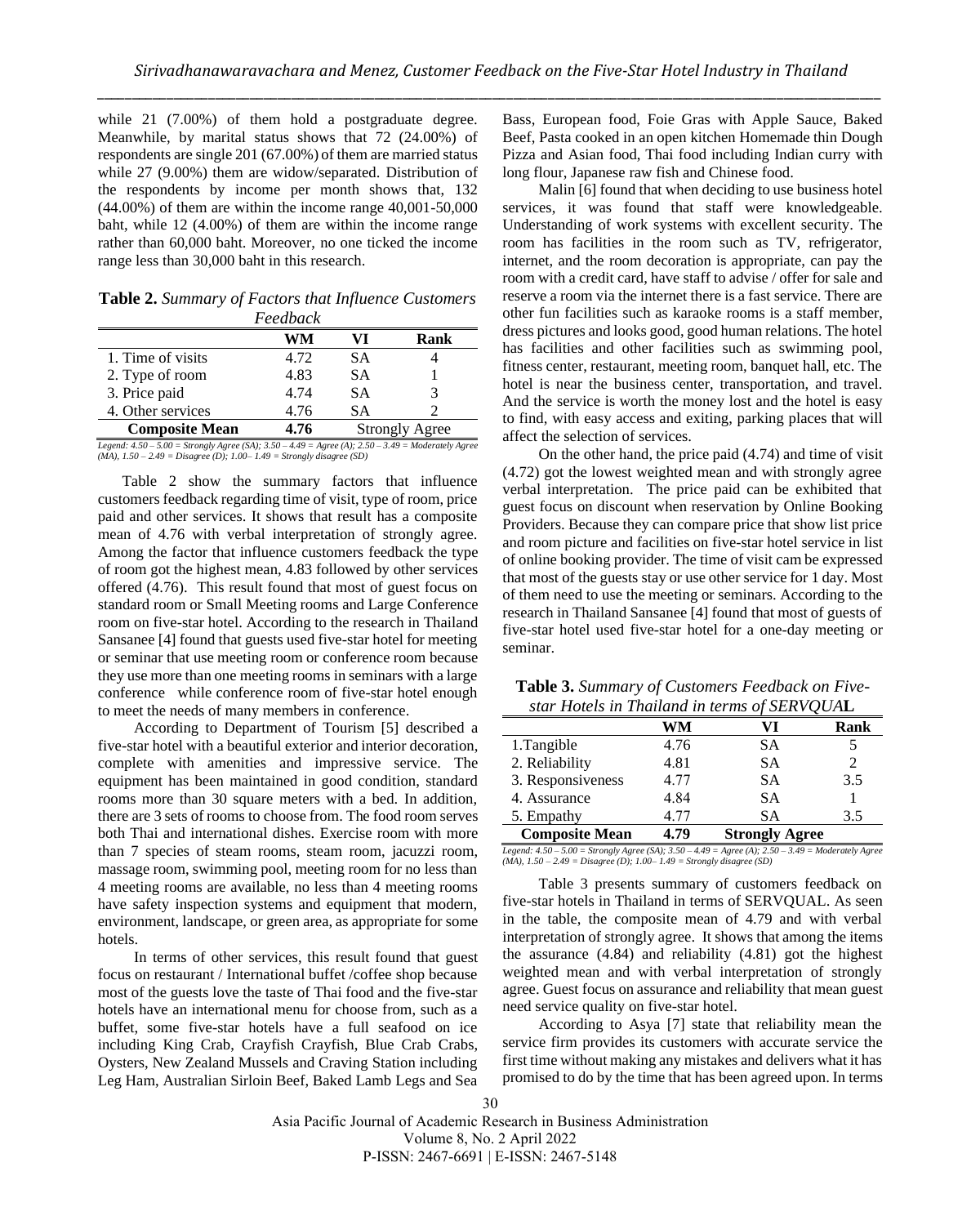of assurance, it means that employees' behavior will give customers confidence in the firm and that the firm makes customers feel safe. It also means that the employees are always courteous and have the necessary knowledge to respond to customers' questions.

Meanwhile, the responsiveness, empathy (4.77) and tangible (4.76) got the lowest mean. This could be mean that most of the guests of five-star hotel are businesspeople that want luxury and convenience when doing their business.

Empathy means that that the firm understands customers' problems and performs in their best interests as well as giving customers individual personal attention and having convenient operating hour. Responsiveness means that the employees of a service firm are willing to help customers and respond to their requests a well as to inform customers when service will be provided, and then give prompt service. Tangibles is related to the appeal of facilities, equipment and material used by a service firm and to the appearance of service employees [3].

**Table 4.** *Difference of Customers Feedback when grouped according to Sex*

| $\cdot$<br><b>Variables</b>                     |        |     | <b>Customers Feedback</b> | $\check{ }$ | df  |          | p       |
|-------------------------------------------------|--------|-----|---------------------------|-------------|-----|----------|---------|
|                                                 |        | N   | Mean                      | S.D.        |     |          |         |
| Tangible                                        | Male   | 165 | 4.75                      | .287        | 298 | $-.536$  | .592    |
|                                                 | Female | 135 | 4.77                      | .322        |     |          |         |
| Reliability                                     | Male   | 165 | 4.81                      | .218        | 298 | $-.048$  | .962    |
|                                                 | Female | 135 | 4.81                      | .259        |     |          |         |
| Responsiveness                                  | Male   | 165 | 4.80                      | .208        | 298 | 2.228    | $.027*$ |
|                                                 | Female | 135 | 4.74                      | .253        |     |          |         |
| Assurance                                       | Male   | 165 | 4.95                      | .124        | 298 | 8.829    | $.000*$ |
|                                                 | Female | 135 | 4.71                      | .287        |     |          |         |
| Empathy                                         | Male   | 165 | 4.68                      | .349        | 298 | $-5.658$ | $.000*$ |
|                                                 | Female | 135 | 4.87                      | .247        |     |          |         |
| Problems                                        | Male   | 165 | 4.69                      | .272        | 298 | .705     | .481    |
| during stay                                     | Female | 135 | 4.67                      | .255        |     |          |         |
| Five-star<br>feedback<br><b>Customers</b><br>on | Male   | 165 | 4.76                      | .184        | 298 | .800     | .424    |
| hotel                                           | Female | 135 | 4.74                      | .195        |     |          |         |

*\*p<0.05 Significant at the 0.05 level (2-tailed).*

Table 4 presents that Customers feedback on five-star hotels in Thailand had no significant difference between customers feedback on five-star hotels industry in Thailand when grouped according to sex (t =.800, p=.424, p $>0.05$ ), and found that customers feedback on five-star hotels in Thailand had no significant difference between customers feedback on five-star hotel in terms of tangible, reliability, and problems during stay when difference sex at significant 0.05 level. The results of the study determine the gender of guests of a five-star hotel does not affect customers feedback on five-star hotel. Because the guests of five-star hotel need good quality of service to get the best value for their money and fully meet their needs. According to Wasita [8] found that gender does not affect the satisfaction of hotel services.

**Table 5.** *Difference of Customers Feedback when grouped according to Marital Status*

| <b>Variables</b>                   | <b>Variance</b> | <b>Sum of Square</b> | df             | <b>Mean Square</b> | F      |         |
|------------------------------------|-----------------|----------------------|----------------|--------------------|--------|---------|
| Tangible                           | Between         | .150                 | $\overline{c}$ | .075               | .819   | .442    |
|                                    | Within          | 27.237               | 297            | .092               |        |         |
| <b>Reliability</b>                 | <b>Between</b>  | 1.011                | $\overline{c}$ | .505               | 9.514  | $.000*$ |
|                                    | Within          | 15.776               | 297            | .053               |        |         |
| <b>Responsiveness</b>              | Between         | .523                 | $\overline{c}$ | .262               | 5.049  | $.007*$ |
|                                    | Within          | 15.397               | 297            | .052               |        |         |
| <b>Assurance</b>                   | Between         | 3.211                | $\overline{c}$ | 1.605              | 33.013 | $.000*$ |
|                                    | Within          | 14.443               | 297            | .049               |        |         |
| <b>Empathy</b>                     | Between         | 1.316                | $\overline{c}$ | .658               | 6.585  | $.002*$ |
|                                    | Within          | 29.684               | 297            | .100               |        |         |
| <b>Problems</b>                    | Between         | .205                 | $\overline{c}$ | .103               | 1.476  | .230    |
| during stay                        | Within          | 20.657               | 297            | .070               |        |         |
| feedback<br><b>Customers</b><br>on | Between         | .051                 | $\overline{c}$ | .025               | .708   | .493    |
| five-star hotels                   | Within          | 10.599               | 297            | .036               |        |         |

31 Asia Pacific Journal of Academic Research in Business Administration Volume 8, No. 2 April 2022 P-ISSN: 2467-6691 | E-ISSN: 2467-5148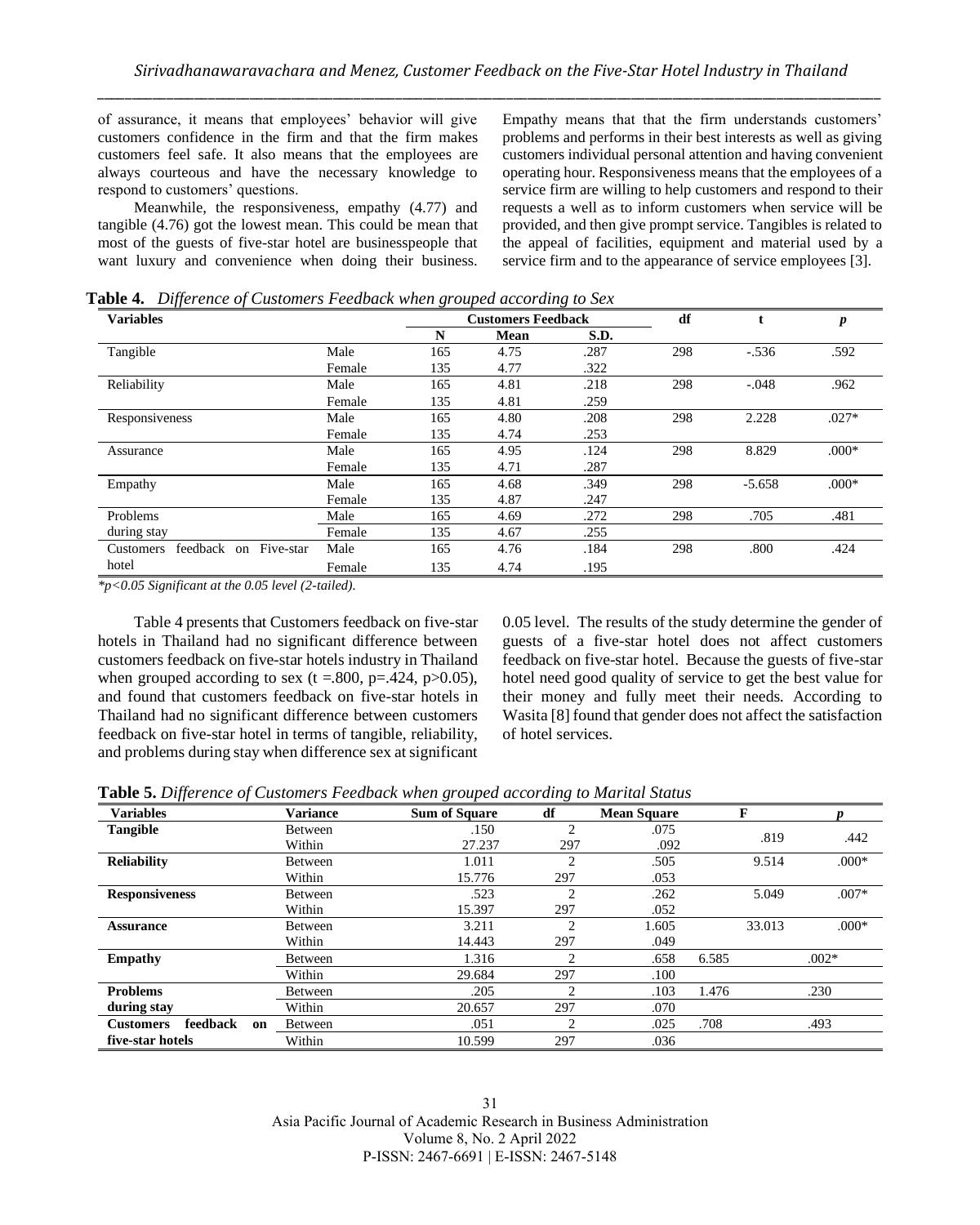Table 5 shows result of a difference between customers feedback on five-star hotels industry in Thailand when grouped according to educational attainment. It is evident that there is no significant difference between educational attainment and customers feedback on five-star hotels industry in Thailand (F= .708, p=.493, p>0.05).

However, it was found the there is a significant difference between customers feedback on five-star hotels industry in Thailand in terms of reliability  $(F=9.514, p=.000, p<0.05)$ , responsiveness  $(F=5.049, p=.007, p<0.05)$ , assurance

(F=33.013, p=.000, p<0.05) and empathy (F=6.585, p=.002, p<0.05) at significant 0.05 level.

This is determinant on customers feedback on five-star hotels industry in Thailand in terms of reliability, responsiveness, assurance, and empathy had difference when difference educational attainment. According to the study of Chonthicha [9] found that personal data which are sex, age, marital status, occupation, and income were used in making decision of five-stars hotel service and it was significant at significant 0.05 level.

| $\cdot$<br>$\cdot$<br><b>Variables</b> | <b>Variance</b> | $\checkmark$<br><b>Sum of Square</b> | $\tilde{ }$<br>df           | <b>Mean Square</b> | F      |         |
|----------------------------------------|-----------------|--------------------------------------|-----------------------------|--------------------|--------|---------|
| <b>Tangible</b>                        | Between         | .378                                 | $\mathfrak{D}$              | .189               |        |         |
|                                        | Within          | 27.009                               | 297                         | .091               | 2.078  | .127    |
| <b>Reliability</b>                     | Between         | .133                                 | $\mathcal{D}_{\mathcal{L}}$ | .066               | 1.184  | .307    |
|                                        | Within          | 16.654                               | 297                         | .056               |        |         |
| <b>Responsiveness</b>                  | Between         | 1.212                                | $\mathcal{D}_{\mathcal{L}}$ | .606               | 12.242 | $.000*$ |
|                                        | Within          | 14.708                               | 297                         | .050               |        |         |
| <b>Assurance</b>                       | Between         | 1.557                                | $\overline{c}$              | .778               | 14.361 | $.000*$ |
|                                        | Within          | 16.097                               | 297                         | .054               |        |         |
| <b>Empathy</b>                         | Between         | 2.591                                | $\mathcal{D}$               | 1.296              | 13.544 | $.000*$ |
|                                        | Within          | 28.409                               | 297                         | .096               |        |         |
| <b>Problems</b>                        | Between         | .393                                 | $\mathcal{D}$               | .196               | 2.851  | .059    |
| during stay                            | Within          | 20.469                               | 297                         | .069               |        |         |
| feedback<br><b>Customers</b><br>on     | Between         | .011                                 | $\overline{c}$              | .005               | .151   | .860    |
| five-star hotels                       | Within          | 10.639                               | 297                         | .036               |        |         |

**Table 6.** *Difference of Customers Feedback when grouped according to Marital Status*

Table 6 show result of a difference between customers feedback on five-star hotels industry in Thailand when grouped according to marital status. As seen in table 28 had no significant difference between difference customers feedback on five-star hotels industry in Thailand  $(F=.151, p=.860, p>0.05)$ when difference marital status and found that had significant between difference customers feedback on five-star hotels industry in Thailand in terms of responsiveness  $(F=12.242, p=.000, p<0.05)$ , assurance (F=14.361, p=.000, p<0.05) and empathy  $(F=13.544, p=.000, p<0.05)$  when difference marital status.

This result determines every guest needs service quality, responsiveness and assurance while staying in hotels. According to the study of Chonthicha [9] found that marital status used to making decision of five-stars hotel service at significant 0.05 level.

|  | <b>Table 7.</b> Correlation between Customers Feedback and Factors that Influence Customers Feedback |  |  |  |  |  |  |  |  |
|--|------------------------------------------------------------------------------------------------------|--|--|--|--|--|--|--|--|
|--|------------------------------------------------------------------------------------------------------|--|--|--|--|--|--|--|--|

| <b>Variables</b>                        | <b>Correlation coefficients</b> |                |             |         |          |          |  |
|-----------------------------------------|---------------------------------|----------------|-------------|---------|----------|----------|--|
|                                         | (Y)                             | $(\mathbf{X})$ | <b>(X1)</b> | (X2)    | (X3)     | (X4)     |  |
| <b>Customers feedback on five-star</b>  |                                 | $.358**$       | $.212*$     | $-.049$ | $.269**$ | $.278**$ |  |
| hotels in Thailand $(Y)$                |                                 |                |             |         |          |          |  |
| <b>Factors that influence customers</b> |                                 | $\overline{a}$ | $.643**$    | $.201*$ | $.608**$ | .498**   |  |
| feedback $(X)$                          |                                 |                |             |         |          |          |  |
| Time of visit $(X1)$                    |                                 |                |             | $-.111$ | $.200*$  | $-.026$  |  |
| Type of rooms $(X2)$                    |                                 |                |             | -       | $-.264*$ | $-.179$  |  |
| Price paid $(X3)$                       |                                 |                |             |         |          | $.314**$ |  |
| Other services $(X4)$                   |                                 |                |             |         |          |          |  |

*\*,Correlation is significant at the =0.05; \*\*, Correlation is significant at the =0.01 level (2-tailed).*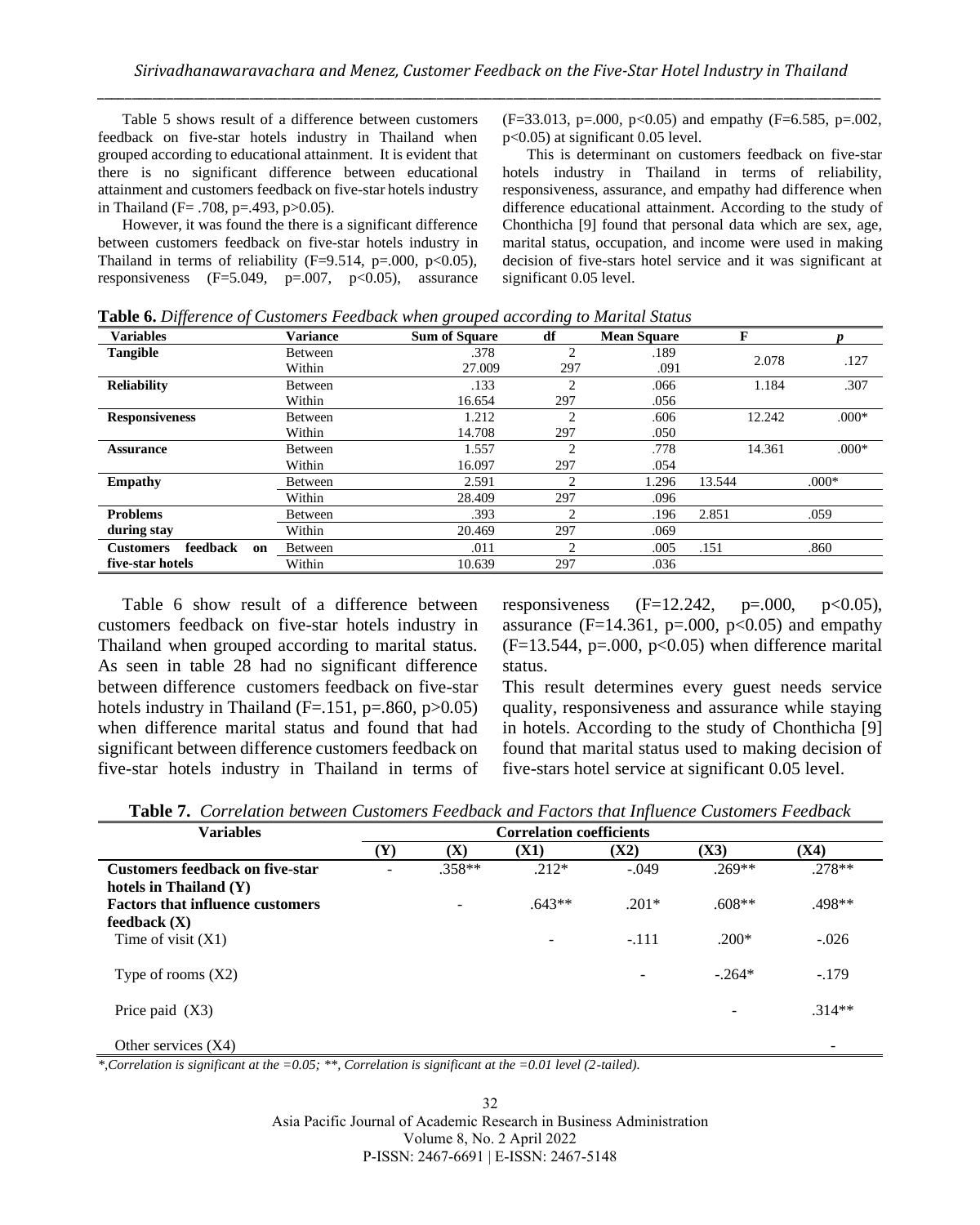Table 7 presents the relationship between customers feedback on five-star hotels industry in Thailand and factors that influence customers feedback regards to time of visits, type of room, price paid and other services. Moreover, table shows the correlation coefficient between customers feedback on five-star hotels industry in Thailand and factors that influence customers feedback regards to time of visits, type of rooms, price paid and other services. In this table indicated that there were correlated between customers feedback on five-star hotels industry in in Thailand and factors that influence customers' feedback.

The correlation between the individual factors of factors that influence customers feedback found correlation positive strongly association between factor that influence customers feedback with time of visit (r=.643), price paid (r=.608), at significant  $0.01$ level, and there were correlation positive moderate association between factors that influence customers feedback and other services (r=.498) at significant

0.01. There was correlation positive weak association between time of visit and price paid  $(r=.200)$ . There was no correlation between time of visit and type of room and other service at significant 0.05 level. There was correlation negative weak association between type of room and price paid  $(r=-.264)$  at significant 0.05 and there was no correlation between type of room and other service. There was correlation positive moderate association between price paid and other services (r=.314) at significant 0.01 level.

It is found out that there were correlate weak association between customers feedback on five-star hotels industry in Thailand and price paid and other service at significant 0.01 level but there was not correlate between customers feedback on five-star hotels industry in Thailand and type of room at significant 0.05. Getting the customer feedback is crucial for the overall success of the hotel continuous improvement as recommended by Brioso and Borbon [10], hotel may form a team or a core group where the task is to generate discussions, solicit feedback, and explain the advertisements on a live virtual platform.

| <b>Key Result Areas</b> | <b>Strategies</b>                                                                                                | <b>Persons Involved</b>                   |
|-------------------------|------------------------------------------------------------------------------------------------------------------|-------------------------------------------|
| Tangible                | 1. Improve the rooms and services for the guests.                                                                | $1.$ GM                                   |
|                         | 2. Recommend other service of hotels to guests.                                                                  | 2. Front Office Staff                     |
|                         | 3. Improve the quality of food served to be competitive to market                                                | 3. Front Office Manager                   |
|                         | price.                                                                                                           |                                           |
| Reliability             | 1. Provide discounted room price and to attract the attention of                                                 | <b>GM</b><br>1.                           |
|                         | guests,                                                                                                          | <b>Marketing Department</b><br>2.         |
|                         | 2. Ensure reliable information in social media on services provided                                              |                                           |
| Responsiveness          | 1. Improve sale marketing strategy to increase sales and target                                                  | 1. Marketing Department                   |
|                         | customers.                                                                                                       | General Managers and Supervisors<br>2.    |
|                         | 3 Improve conference room and meeting room to fit the consumer's                                                 |                                           |
|                         | segment.                                                                                                         |                                           |
| Assurance               | 1. Improve hotel information for through social media to                                                         | 1. Marketing Department                   |
|                         | understanding right.                                                                                             | Social Media Managers<br>2.               |
|                         | 2. Use marketing strategies to help improve sale.                                                                |                                           |
|                         | 3. Enhance the leaflet for recommendation about room and services                                                |                                           |
|                         | of hotel to guest.                                                                                               |                                           |
| Empathy                 | 1. provide feedback form for customers and have staff to solve                                                   | 1. Front and Room Service department      |
|                         | problems immediately.                                                                                            | .HR Department<br>2                       |
|                         | 2. Organize training plans for employees regarding quality service                                               | <b>Marketing Department</b><br>3          |
|                         | and paying attention to customers                                                                                |                                           |
|                         | 3. Provide sufficient customer service personnel                                                                 |                                           |
| Marketing factors       | 1. Improving equipment, tools and equipment for meeting rooms<br>and have enough staff to facilitate the service | 1.Sale Marketing Department               |
|                         | 2. The price of the meeting room should be revisited when many                                                   |                                           |
|                         | meeting rooms are rented.                                                                                        | 2. Sale Marketing Department              |
|                         | 3. There should be special public relations for hotel services. More                                             |                                           |
|                         | social media and hotel brochures such as gym, food festival, local                                               | 3. Sale Marketing Department/Social Media |
|                         | product festival etc.                                                                                            | Manager                                   |
|                         |                                                                                                                  |                                           |

**Table 8.** *Proposed Action Plan to Improve Service Quality of Five-star Hotel Industry in Thailand*